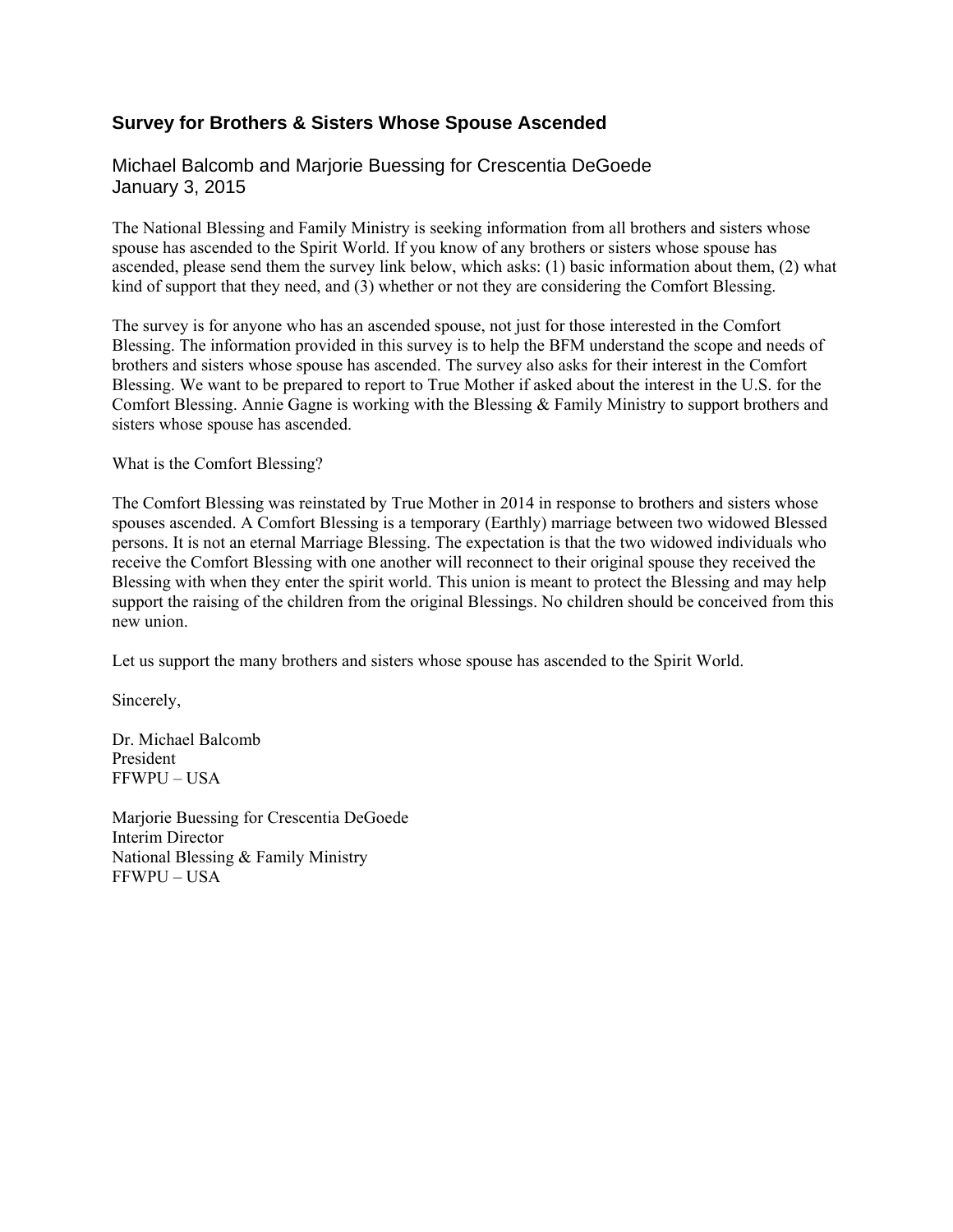### **Survey for Widows & Widowers**

#### **Warm Greetings,**

The survey below asks for information that will help the Blessing & Family Ministry understand the scope and needs of brothers and sisters whose spouse has ascended to the Spirit World. The survey asks: (1) basic information about you, (2) what kind of support that you desire, and (3) whether or not you are considering the Comfort Blessing.

Contact: Annie Gagne is working with the Blessing & Family Ministry to be a direct support for widows and widowers. She can be contacted to support individuals.

#### **Basic Information**

All information you provide will remain confidential.

|         | Husband's Name*             |
|---------|-----------------------------|
|         | First<br>Last               |
|         | Date of Birth*              |
|         | $\text{MM}{}$               |
|         | $\rm{DD}$                   |
|         | <b>YYYY</b>                 |
|         | Wife's Name*                |
|         | First<br>Last               |
|         | Date of Birth*              |
|         | $\text{MM}{}$               |
|         | $\rm{DD}$                   |
|         | <b>YYYY</b>                 |
|         | <b>Blessing Date*</b>       |
|         | MM                          |
|         | $\rm{DD}$                   |
|         | <b>YYYY</b>                 |
|         | Who has ascended?*          |
| $\circ$ | O<br>Husband                |
| $\circ$ | О<br>Wife                   |
| ٠       | Date of Spouse's Ascension* |
|         | $\mathbf{M}\mathbf{M}$      |
|         | $\rm DD$                    |
|         | <b>YYYY</b>                 |
|         | How did the spouse ascend?* |
|         |                             |
|         |                             |
|         |                             |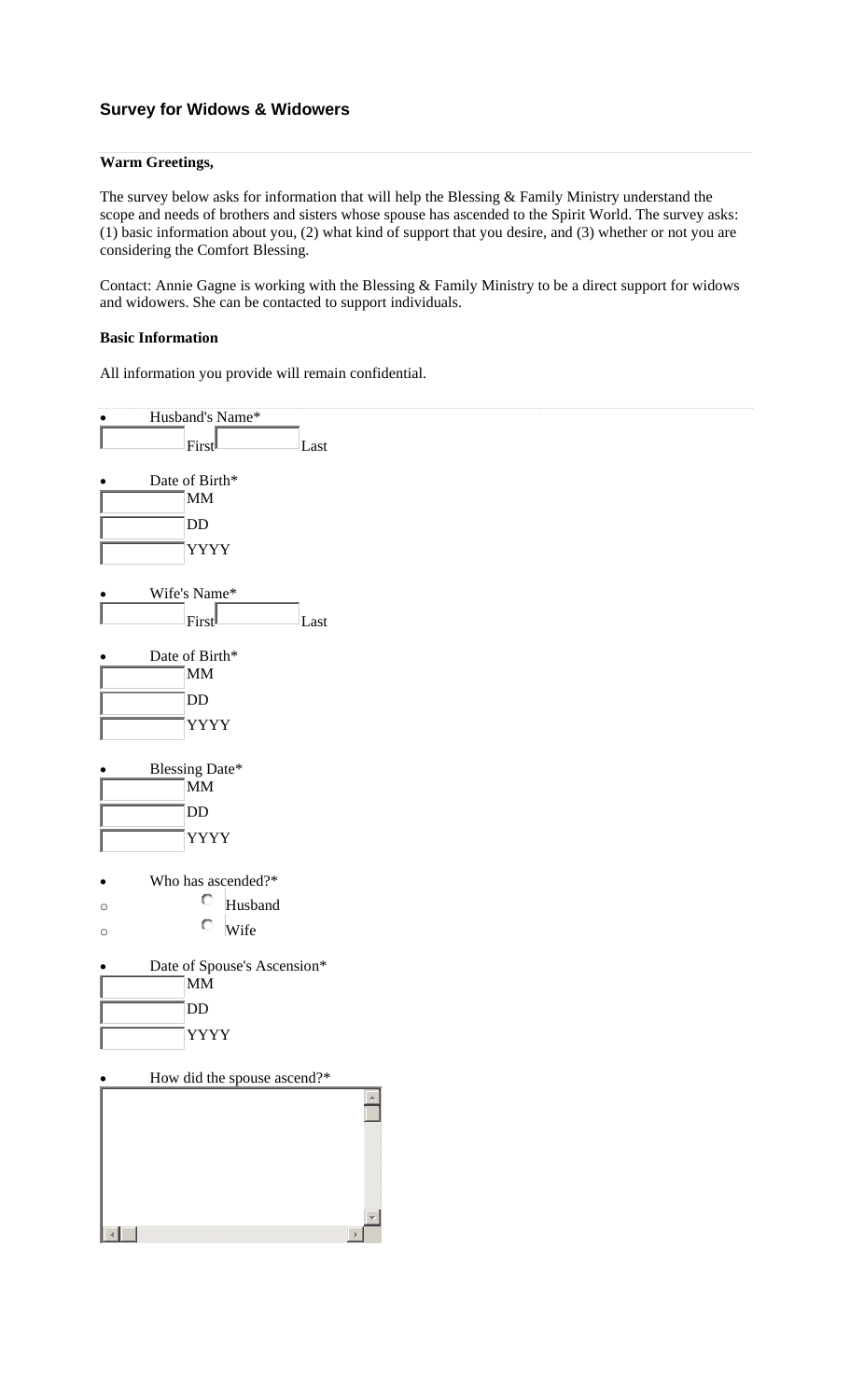|             | Children                                                                                                |  |
|-------------|---------------------------------------------------------------------------------------------------------|--|
| <b>Name</b> | Date of Birth                                                                                           |  |
|             |                                                                                                         |  |
|             | Click on the "plus" sign on the right side to add more children.<br>Upload a current photo of yourself* |  |
| $\bullet$   | Upload a current photo of you and your ascended spouse/your family*                                     |  |
| $\bullet$   | Home Tel #*                                                                                             |  |
|             | Cell #*                                                                                                 |  |
|             | Email Address*                                                                                          |  |
|             | Your Mailing Address*                                                                                   |  |
|             | Address Line 2<br>Street Address<br>State /<br>City                                                     |  |
|             | ZIP / Postal Code<br>Province / Region<br>Country                                                       |  |
|             | <b>Local Church Information</b>                                                                         |  |
| $\bullet$   | District #*                                                                                             |  |
|             | <b>Local Pastor Name</b><br>First<br>Last                                                               |  |
|             | Local Church Name*                                                                                      |  |
|             | Local Church City*                                                                                      |  |
|             | Local Church State*                                                                                     |  |
|             | <b>Comfort Blessing</b>                                                                                 |  |

What is the Comfort Blessing?

The Comfort Blessing was reinstated by True Mother in 2014 in response to brothers and sisters whose spouses ascended. A Comfort Blessing is a temporary (Earthly) marriage between two widowed Blessed persons. It is not an eternal Marriage Blessing. The expectation is that the two widowed individuals who receive the Comfort Blessing with one another will reconnect to their original spouse they received the Blessing with when they enter the spirit world. This union is meant to protect the Blessing and may help support the raising of the children from the original Blessings. No children should be conceived from this new union.

- Are you interested in a comfort Blessing?\*
- $\circ$   $\circ$   $\circ$   $\circ$   $\circ$
- $\circ$  No
- $\circ$  Maybe